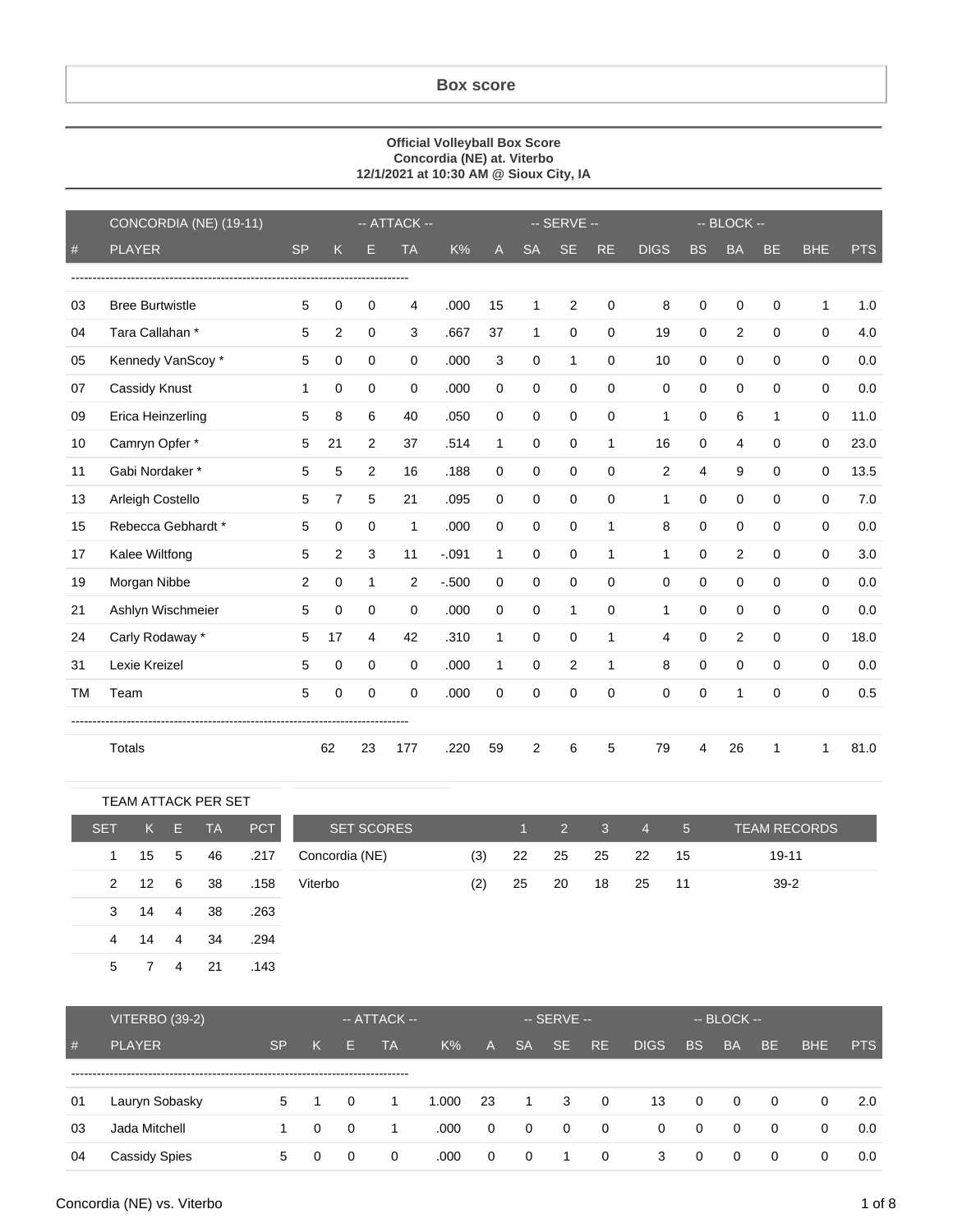| 06 | Kenzie Winker*    | 5 | 7  | 5  | 26  | .077     | 2              | 0              | 0           | 0              | 6  | 0 | 1              | 0           | $\mathbf 0$ | 7.5  |
|----|-------------------|---|----|----|-----|----------|----------------|----------------|-------------|----------------|----|---|----------------|-------------|-------------|------|
| 08 | Adrianna Reinhart | 5 | 0  | 0  | 0   | .000     | $\overline{7}$ | 1              | 0           | $\overline{2}$ | 23 | 0 | $\mathbf 0$    | $\Omega$    | $\mathbf 0$ | 1.0  |
| 09 | Kaitlyn Zunker    | 1 | 0  | 0  | 1   | .000     | $\mathbf 0$    | $\mathbf 0$    | 0           | $\mathbf 0$    | 0  | 0 | 0              | 0           | $\mathbf 0$ | 0.0  |
| 10 | Miah Garant *     | 5 | 12 | 6  | 36  | .167     | $\mathbf 0$    | $\mathbf 0$    | 0           | $\mathbf 0$    | 6  | 1 | 4              | 0           | $\mathbf 0$ | 15.0 |
| 11 | Maya Roberts *    | 5 | 18 | 6  | 41  | .293     | $\Omega$       | 0              | 0           | $\mathbf 0$    | 6  | 0 | 2              | $\Omega$    | $\mathbf 0$ | 19.0 |
| 12 | Cailie Kowal      | 5 | 0  | 0  | 0   | .000     | $\mathbf 0$    | $\mathbf 0$    | 1           | $\mathbf 0$    | 1  | 0 | $\mathbf 0$    | $\Omega$    | $\mathbf 0$ | 0.0  |
| 14 | Grace Rohde       | 5 | 15 | 8  | 35  | .200     | $\mathbf 0$    | $\mathbf 0$    | 0           | $\mathbf 0$    | 2  | 0 | $\mathbf{1}$   | $\mathbf 0$ | 0           | 15.5 |
| 15 | Kenidi McCabe *   | 5 | 0  | 0  | 0   | .000     | $\overline{2}$ | $\overline{2}$ | 1           | $\mathbf 0$    | 11 | 0 | $\mathbf 0$    | 0           | $\mathbf 0$ | 2.0  |
| 21 | Katie Frohmader   | 5 | 10 | 11 | 41  | $-.024$  | $\mathbf 0$    | $\mathbf 0$    | $\mathbf 0$ | $\mathbf 0$    | 5  | 0 | $\overline{4}$ | $\mathbf 0$ | $\mathbf 0$ | 12.0 |
| 23 | Abbey Johnson *   | 5 | 0  | 1  | 1   | $-1.000$ | 29             | $\mathbf{1}$   | 1           | $\mathbf 0$    | 8  | 0 | $\mathbf 0$    | 0           | 1           | 1.0  |
| 24 | Mariah Calkins *  | 4 | 0  | 0  | 5   | .000     | $\mathbf 0$    | 0              | $\mathbf 0$ | $\mathbf 0$    | 1  | 0 | 4              | $\Omega$    | $\mathbf 0$ | 2.0  |
| TM | Team              | 5 | 0  | 0  | 0   | .000     | $\mathbf 0$    | 0              | 0           | $\mathbf 0$    | 0  | 0 | $\mathbf 0$    | 0           | $\mathbf 0$ | 0.0  |
|    |                   |   |    |    |     |          |                |                |             |                |    |   |                |             |             |      |
|    | Totals            |   | 63 | 37 | 188 | .138     | 63             | 5              | 7           | $\overline{2}$ | 85 | 1 | 16             | $\mathbf 0$ | 1           | 77.0 |

|               |    |    | <b>TEAM ATTACK PER SET</b> |            |
|---------------|----|----|----------------------------|------------|
| <b>SET</b>    | K  | F  | <b>TA</b>                  | <b>PCT</b> |
| 1             | 15 | 4  | 43                         | .256       |
| $\mathcal{P}$ | 12 | 11 | 42                         | .024       |
| 3             | 13 | 9  | 39                         | .103       |
| 4             | 18 | 6  | 37                         | .324       |
| 5             | 5  |    | 27                         | $-.074$    |

**Site:** Sioux City, IA **Date:** 12/1/2021 **Attend:** 0 **Time:** 2:15 **Referees:** Marek Fracz,SuzAnn Jansen

\* = Starter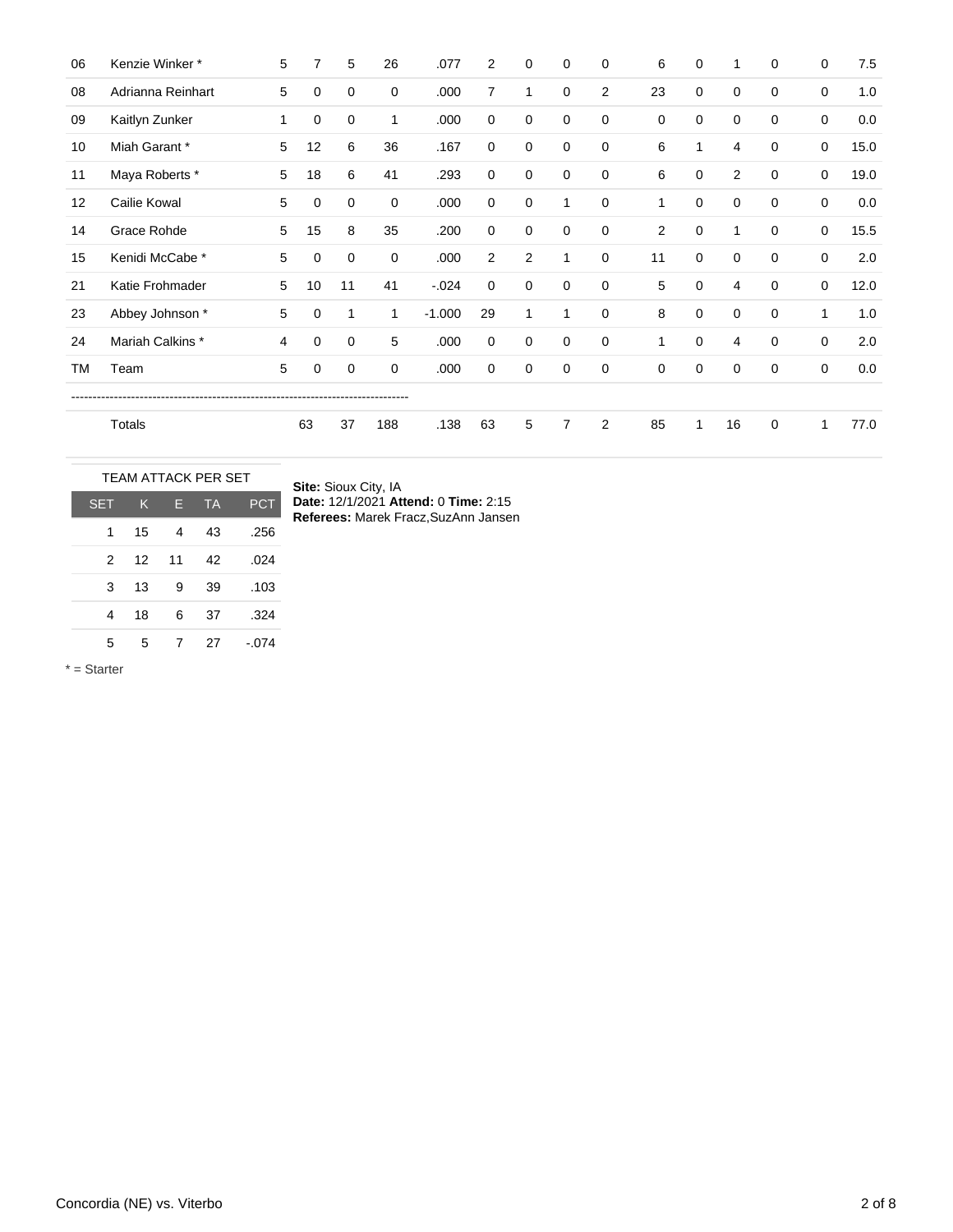## **Play by Play**

|           |                                                                                                                  | <b>VITERBO</b> |
|-----------|------------------------------------------------------------------------------------------------------------------|----------------|
|           | CONCORDI starters: Camryn Opfer; Gabi Nordaker; Rebecca Gebhardt; Carly Rodaway; Tara Callahan; Kennedy VanScoy. |                |
|           | VITERBO starters: Miah Garant; Maya Roberts; Kenidi McCabe; Abbey Johnson; Mariah Calkins; Kenzie Winker.        |                |
|           | VITERBO subs: Adrianna Reinhart.                                                                                 |                |
|           | [Abbey Johnson] Kill by Kenzie Winker (from Abbey Johnson). Point VITERBO                                        | $0 - 1$        |
|           | [Abbey Johnson] Kill by Maya Roberts (from Adrianna Reinhart). Point VITERBO                                     | $0 - 2$        |
| $1 - 2$   | [Abbey Johnson] Service error. Point CONCORDI                                                                    |                |
|           | CONCORDI subs: Bree Burtwistle.                                                                                  |                |
|           | [Bree Burtwistle] Kill by Maya Roberts (from Abbey Johnson). Point VITERBO                                       | $1 - 3$        |
|           | VITERBO subs: Cailie Kowal; Katie Frohmader.                                                                     |                |
| $2 - 3$   | [Cailie Kowal] Kill by Camryn Opfer (from Kennedy VanScoy). Point CONCORDI                                       |                |
| $3 - 3$   | [Camryn Opfer] Kill by Gabi Nordaker (from Bree Burtwistle). Point CONCORDI                                      |                |
|           | [Camryn Opfer] Kill by Maya Roberts (from Abbey Johnson). Point VITERBO                                          | $3 - 4$        |
| 4-4       | [Adrianna Reinhart] Kill by Arleigh Costello (from Bree Burtwistle). Point CONCORDI                              |                |
|           | CONCORDI subs: Kalee Wiltfong; Lexie Kreizel.                                                                    |                |
|           | [Lexie Kreizel] Kill by Miah Garant (from Abbey Johnson). Point VITERBO                                          | $4 - 5$        |
|           | VITERBO subs: Grace Rohde; Lauryn Sobasky.                                                                       |                |
|           | [Lauryn Sobasky] Kill by Grace Rohde (from Lauryn Sobasky). Point VITERBO                                        | $4 - 6$        |
| 5-6       | [Lauryn Sobasky] Attack error by Miah Garant. Point CONCORDI                                                     |                |
| 6-6       | [Tara Callahan] Attack error by Grace Rohde. Point CONCORDI                                                      |                |
|           | [Tara Callahan] Kill by Grace Rohde (from Lauryn Sobasky), block error by Erica Heinzerling. Point VITERBO       | 6-7            |
| 7-7       | [Kenidi McCabe] Attack error by Grace Rohde (block by Erica Heinzerling; Team). Point CONCORDI                   |                |
|           | [Ashlyn Wischmeier] Kill by Miah Garant (from Lauryn Sobasky). Point VITERBO                                     | 7-8            |
| 8-8       | [Cassidy Spies] Kill by Carly Rodaway (from Tara Callahan). Point CONCORDI                                       |                |
|           | [Kennedy VanScoy] Kill by Grace Rohde (from Kenzie Winker). Point VITERBO                                        | $8-9$          |
| 9-9       | [Abbey Johnson] Kill by Carly Rodaway (from Tara Callahan). Point CONCORDI                                       |                |
|           | [Bree Burtwistle] Kill by Kenzie Winker (from Adrianna Reinhart). Point VITERBO                                  | $9 - 10$       |
| $10 - 10$ | [Cailie Kowal] Kill by Camryn Opfer (from Tara Callahan). Point CONCORDI                                         |                |
|           | [Camryn Opfer] Kill by Maya Roberts (from Abbey Johnson). Point VITERBO                                          | 10-11          |
| $11 - 11$ | [Adrianna Reinhart] Kill by Erica Heinzerling (from Bree Burtwistle). Point CONCORDI                             |                |
|           | [Lexie Kreizel] Kill by Miah Garant (from Abbey Johnson). Point VITERBO                                          | $11 - 12$      |
|           | [Lauryn Sobasky] Service ace (Camryn Opfer). Point VITERBO                                                       | $11 - 13$      |
| $12 - 13$ | [Lauryn Sobasky] Kill by Arleigh Costello (from Bree Burtwistle). Point CONCORDI                                 |                |
|           | [Tara Callahan] Attack error by Kalee Wiltfong. Point VITERBO                                                    | $12 - 14$      |
| $13 - 14$ | [Kenidi McCabe] Service error. Point CONCORDI                                                                    |                |
|           | [Ashlyn Wischmeier] Kill by Miah Garant (from Lauryn Sobasky). Point VITERBO                                     | $13 - 15$      |
| 14-15     | [Cassidy Spies] Kill by Carly Rodaway (from Tara Callahan). Point CONCORDI                                       |                |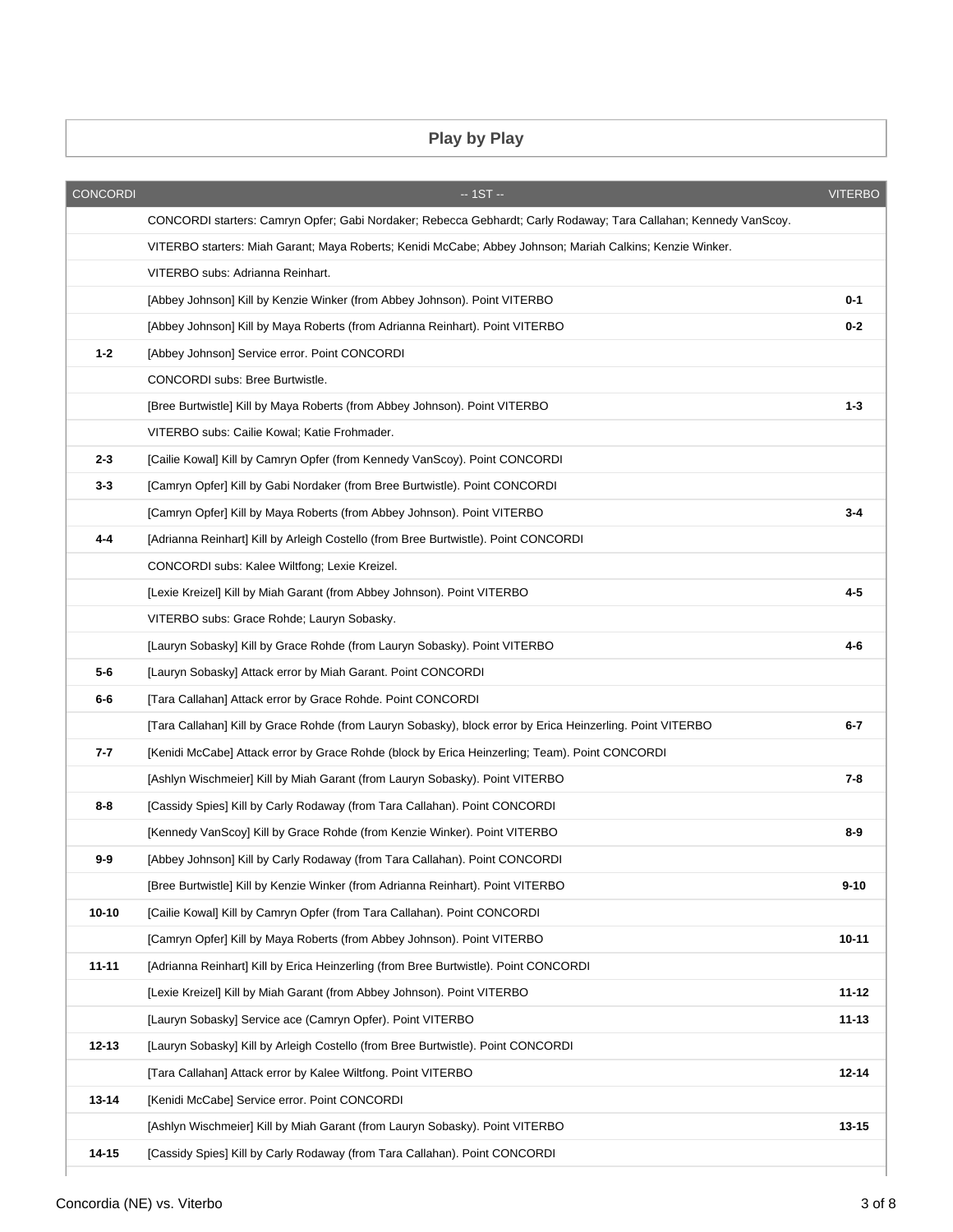|           | [Kennedy VanScoy] Kill by Grace Rohde (from Lauryn Sobasky). Point VITERBO                                           | 14-16          |
|-----------|----------------------------------------------------------------------------------------------------------------------|----------------|
| $15 - 16$ | [Abbey Johnson] Kill by Camryn Opfer (from Tara Callahan). Point CONCORDI                                            |                |
| $16 - 16$ | [Bree Burtwistle] Attack error by Kenzie Winker. Point CONCORDI                                                      |                |
|           | [Bree Burtwistle] Service error. Point VITERBO                                                                       | 16-17          |
|           | [Cailie Kowal] Attack error by Camryn Opfer (block by Maya Roberts; Mariah Calkins). Point VITERBO                   | 16-18          |
| $17 - 18$ | [Cailie Kowal] Kill by Camryn Opfer (from Tara Callahan). Point CONCORDI                                             |                |
|           | [Camryn Opfer] Ball handling error by Bree Burtwistle. Point VITERBO                                                 | 17-19          |
| 18-19     | [Adrianna Reinhart] Kill by Arleigh Costello (from Bree Burtwistle). Point CONCORDI                                  |                |
| 19-19     | [Lexie Kreizel] Kill by Erica Heinzerling (from Bree Burtwistle). Point CONCORDI                                     |                |
|           | [Lexie Kreizel] Kill by Maya Roberts (from Abbey Johnson). Point VITERBO                                             | 19-20          |
| 20-20     | [Lauryn Sobasky] Service error. Point CONCORDI                                                                       |                |
|           | [Tara Callahan] Attack error by Erica Heinzerling. Point VITERBO                                                     | $20 - 21$      |
|           | [Kenidi McCabe] Service ace (Carly Rodaway). Point VITERBO                                                           | $20 - 22$      |
|           | Timeout Concordia (NE).                                                                                              |                |
|           | [Kenidi McCabe] Attack error by Erica Heinzerling. Point VITERBO                                                     | 20-23          |
| $21 - 23$ | [Kenidi McCabe] Kill by Erica Heinzerling (from Tara Callahan). Point CONCORDI                                       |                |
| 22-23     | [Ashlyn Wischmeier] Kill by Carly Rodaway (from Tara Callahan). Point CONCORDI                                       |                |
|           | CONCORDI subs: Morgan Nibbe.                                                                                         |                |
|           | Timeout Viterbo.                                                                                                     |                |
|           | [Ashlyn Wischmeier] Service error. Point VITERBO                                                                     | $22 - 24$      |
|           | [Cassidy Spies] Attack error by Morgan Nibbe. Point VITERBO                                                          | $22 - 25$      |
|           |                                                                                                                      |                |
| CONCORDI  | $-2ND -$                                                                                                             | <b>VITERBO</b> |
|           | On court for CONCORDI: Camryn Opfer; Gabi Nordaker; Rebecca Gebhardt; Carly Rodaway; Tara Callahan; Kennedy VanScoy. |                |
|           | On court for VITERBO: Miah Garant; Grace Rohde; Kenidi McCabe; Abbey Johnson; Mariah Calkins; Kenzie Winker.         |                |
| $1-0$     | [Kennedy VanScoy] Attack error by Maya Roberts (block by Camryn Opfer; Gabi Nordaker). Point CONCORDI                |                |
|           | [Kennedy VanScoy] Kill by Kenzie Winker (from Abbey Johnson). Point VITERBO                                          | $1 - 1$        |
| $2 - 1$   | [Cailie Kowal] Kill by Carly Rodaway (from Tara Callahan). Point CONCORDI                                            |                |
| $3 - 1$   | [Bree Burtwistle] Attack error by Katie Frohmader. Point CONCORDI                                                    |                |
|           | [Bree Burtwistle] Kill by Katie Frohmader (from Abbey Johnson). Point VITERBO                                        | $3 - 2$        |
| $4-2$     | [Adrianna Reinhart] Attack error by Miah Garant (block by Gabi Nordaker). Point CONCORDI                             |                |
|           | [Camryn Opfer] Kill by Maya Roberts (from Abbey Johnson). Point VITERBO                                              | $4 - 3$        |
|           | [Lauryn Sobasky] Kill by Miah Garant (from Lauryn Sobasky). Point VITERBO                                            | 4-4            |
|           | [Lauryn Sobasky] Attack error by Arleigh Costello (block by Miah Garant; Katie Frohmader). Point VITERBO             | $4 - 5$        |
| $5-5$     | [Lauryn Sobasky] Attack error by Katie Frohmader. Point CONCORDI                                                     |                |
| $6-5$     | [Lexie Kreizel] Attack error by Katie Frohmader (block by Kalee Wiltfong; Erica Heinzerling). Point CONCORDI         |                |
|           | [Lexie Kreizel] Service error. Point VITERBO                                                                         | $6-6$          |
| 7-6       | [Kenidi McCabe] Kill by Arleigh Costello (from Bree Burtwistle). Point CONCORDI                                      |                |
| $8-6$     | [Tara Callahan] Attack error by Kenzie Winker. Point CONCORDI                                                        |                |
|           | [Tara Callahan] Kill by Lauryn Sobasky (from Adrianna Reinhart). Point VITERBO                                       | $8 - 7$        |
| $9 - 7$   | [Cassidy Spies] Kill by Erica Heinzerling (from Tara Callahan). Point CONCORDI                                       |                |
|           | [Ashlyn Wischmeier] Kill by Kenzie Winker (from Lauryn Sobasky). Point VITERBO                                       | $9 - 8$        |
| $10 - 8$  | [Abbey Johnson] Kill by Camryn Opfer. Point CONCORDI                                                                 |                |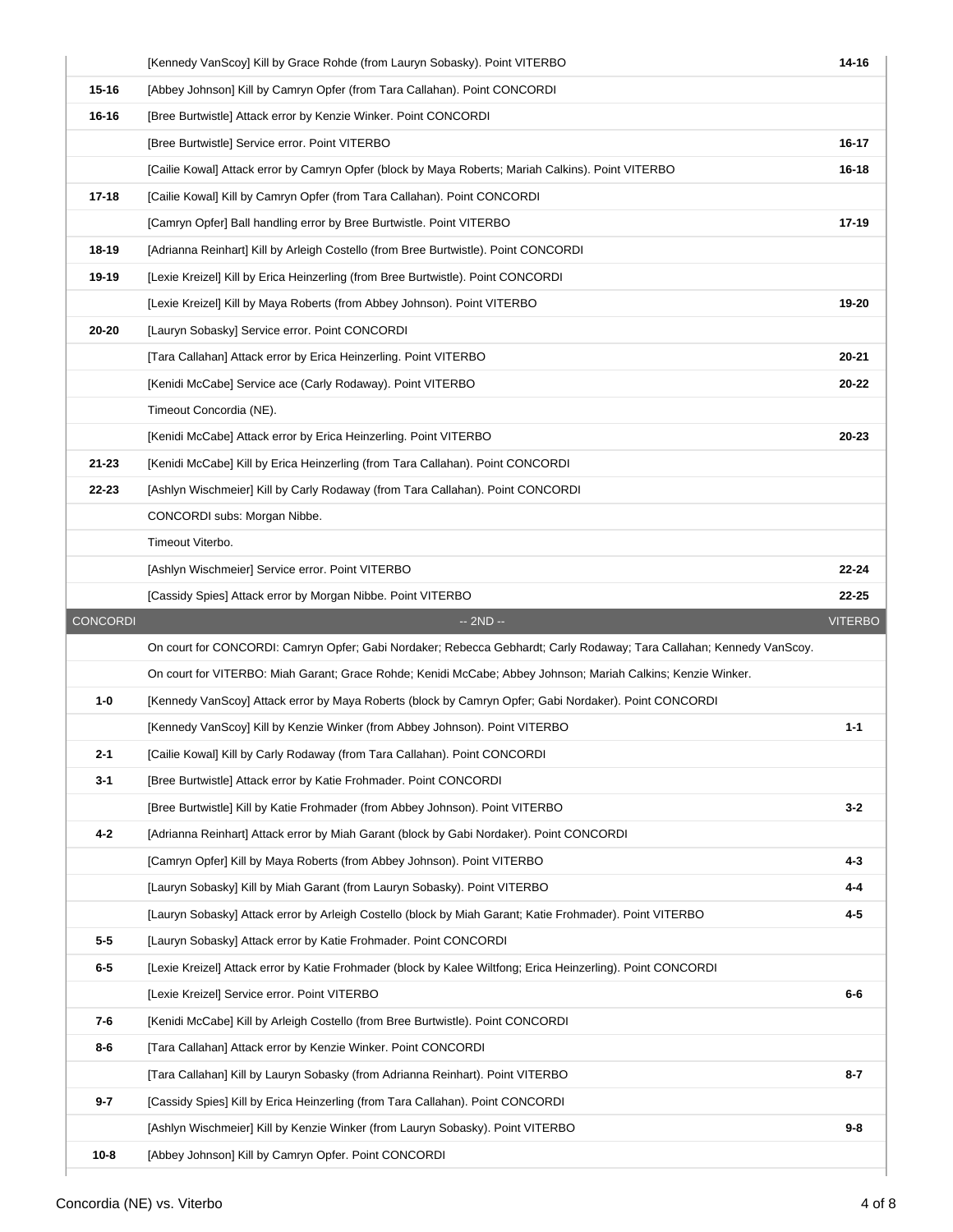| $11 - 8$                 | [Kennedy VanScoy] Kill by Gabi Nordaker (from Tara Callahan). Point CONCORDI                                       |                |
|--------------------------|--------------------------------------------------------------------------------------------------------------------|----------------|
|                          | [Kennedy VanScoy] Service error. Point VITERBO                                                                     | $11-9$         |
| $12-9$                   | [Cailie Kowal] Kill by Carly Rodaway (from Tara Callahan). Point CONCORDI                                          |                |
| $13-9$                   | [Bree Burtwistle] Attack error by Katie Frohmader. Point CONCORDI                                                  |                |
| 14-9                     | [Bree Burtwistle] Service ace (Adrianna Reinhart). Point CONCORDI                                                  |                |
|                          | Timeout Viterbo.                                                                                                   |                |
|                          | [Bree Burtwistle] Kill by Maya Roberts (from Adrianna Reinhart). Point VITERBO                                     | $14 - 10$      |
| $15 - 10$                | [Adrianna Reinhart] Kill by Gabi Nordaker (from Tara Callahan). Point CONCORDI                                     |                |
| $16 - 10$                | [Camryn Opfer] Kill by Gabi Nordaker (from Bree Burtwistle). Point CONCORDI                                        |                |
|                          | [Camryn Opfer] Attack error by Arleigh Costello (block by Miah Garant; Katie Frohmader). Point VITERBO             | 16-11          |
| $17 - 11$                | [Lauryn Sobasky] Service error. Point CONCORDI                                                                     |                |
|                          | [Lexie Kreizel] Kill by Katie Frohmader (from Lauryn Sobasky). Point VITERBO                                       | $17 - 12$      |
| $18 - 12$                | [Kenidi McCabe] Kill by Erica Heinzerling (from Bree Burtwistle). Point CONCORDI                                   |                |
|                          | [Tara Callahan] Attack error by Erica Heinzerling. Point VITERBO                                                   | 18-13          |
|                          | [Cassidy Spies] Attack error by Kalee Wiltfong. Point VITERBO                                                      | 18-14          |
| 19-14                    | [Cassidy Spies] Kill by Kalee Wiltfong (from Tara Callahan). Point CONCORDI                                        |                |
|                          | [Ashlyn Wischmeier] Kill by Grace Rohde (from Lauryn Sobasky). Point VITERBO                                       | 19-15          |
|                          | [Abbey Johnson] Kill by Maya Roberts (from Abbey Johnson). Point VITERBO                                           | 19-16          |
|                          | [Abbey Johnson] Attack error by Camryn Opfer (block by Maya Roberts; Mariah Calkins). Point VITERBO                | 19-17          |
|                          | Timeout Concordia (NE).                                                                                            |                |
| 20-17                    | [Abbey Johnson] Kill by Carly Rodaway (from Tara Callahan). Point CONCORDI                                         |                |
| $21 - 17$                | [Kennedy VanScoy] Attack error by Maya Roberts (block by Camryn Opfer; Gabi Nordaker). Point CONCORDI              |                |
| 22-17                    | [Kennedy VanScoy] Attack error by Kenzie Winker (block by Gabi Nordaker). Point CONCORDI                           |                |
|                          | Timeout Viterbo.                                                                                                   |                |
|                          | [Kennedy VanScoy] Kill by Maya Roberts (from Abbey Johnson). Point VITERBO                                         | $22 - 18$      |
| $23 - 18$                | [Cailie Kowal] Attack error by Katie Frohmader (block by Gabi Nordaker; Carly Rodaway). Point CONCORDI             |                |
| $24 - 18$                | [Bree Burtwistle] Attack error by Abbey Johnson. Point CONCORDI                                                    |                |
|                          | [Bree Burtwistle] Kill by Maya Roberts (from Abbey Johnson). Point VITERBO                                         | 24-19          |
|                          | [Adrianna Reinhart] Attack error by Gabi Nordaker (block by Miah Garant; Katie Frohmader). Point VITERBO           | 24-20          |
| 25-20<br><b>CONCORDI</b> | [Adrianna Reinhart] Kill by Camryn Opfer (from Tara Callahan). Point CONCORDI<br>$-3RD -$                          | <b>VITERBO</b> |
|                          | On court for VITERBO: Miah Garant; Maya Roberts; Katie Frohmader; Abbey Johnson; Mariah Calkins; Kenzie Winker.    |                |
|                          | On court for CONCORDI: Camryn Opfer; Gabi Nordaker; Rebecca Gebhardt; Carly Rodaway; Lexie Kreizel; Tara Callahan. |                |
|                          | [Adrianna Reinhart] Kill by Miah Garant (from Abbey Johnson). Point VITERBO                                        | $0 - 1$        |
| $1 - 1$                  | [Adrianna Reinhart] Kill by Camryn Opfer (from Tara Callahan). Point CONCORDI                                      |                |
| $2 - 1$                  | [Kennedy VanScoy] Kill by Carly Rodaway (from Tara Callahan). Point CONCORDI                                       |                |
| $3-1$                    | [Kennedy VanScoy] Kill by Camryn Opfer (from Tara Callahan). Point CONCORDI                                        |                |
|                          | [Kennedy VanScoy] Kill by Katie Frohmader (from Abbey Johnson). Point VITERBO                                      | $3 - 2$        |
| $4 - 2$                  | [Lauryn Sobasky] Kill by Carly Rodaway (from Tara Callahan). Point CONCORDI                                        |                |
|                          | [Bree Burtwistle] Kill by Katie Frohmader (from Lauryn Sobasky). Point VITERBO                                     | 4-3            |
|                          | [Kenidi McCabe] Kill by Kenzie Winker (from Adrianna Reinhart). Point VITERBO                                      | 4-4            |
| $5-4$                    | [Kenidi McCabe] Kill by Camryn Opfer (from Tara Callahan). Point CONCORDI                                          |                |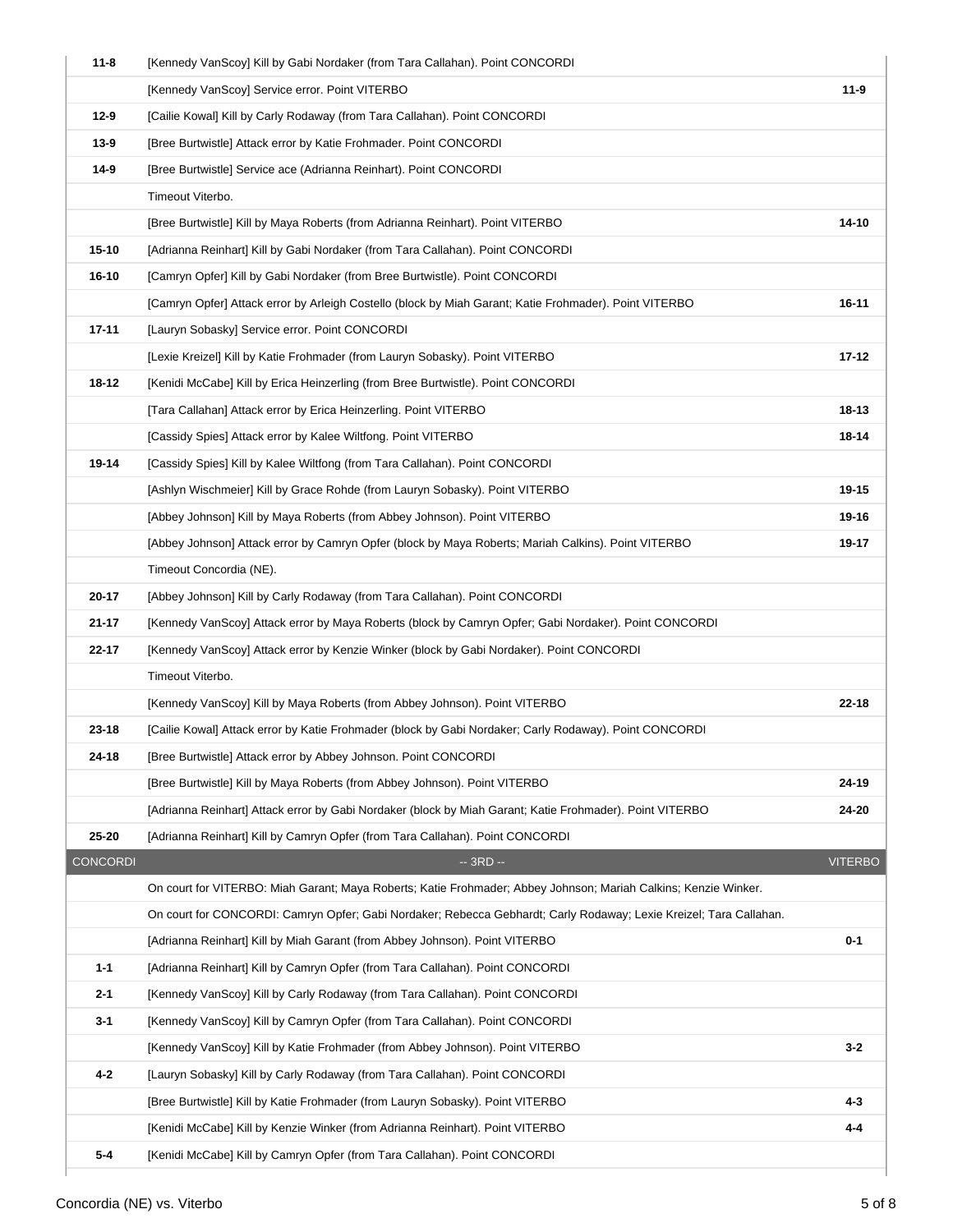|                 | [Camryn Opfer] Kill by Miah Garant (from Lauryn Sobasky). Point VITERBO                                   | $5-5$          |
|-----------------|-----------------------------------------------------------------------------------------------------------|----------------|
| $6-5$           | [Cassidy Spies] Service error. Point CONCORDI                                                             |                |
|                 | [Lexie Kreizel] Kill by Grace Rohde (from Lauryn Sobasky). Point VITERBO                                  | $6-6$          |
| $7-6$           | [Abbey Johnson] Attack error by Maya Roberts (block by Kalee Wiltfong; Erica Heinzerling). Point CONCORDI |                |
|                 | [Tara Callahan] Kill by Maya Roberts (from Kenzie Winker). Point VITERBO                                  | 7-7            |
|                 | [Cailie Kowal] Kill by Maya Roberts (from Abbey Johnson). Point VITERBO                                   | $7 - 8$        |
|                 | [Cailie Kowal] Attack error by Carly Rodaway (block by Katie Frohmader; Mariah Calkins). Point VITERBO    | $7-9$          |
|                 | Timeout Concordia (NE).                                                                                   |                |
|                 | [Cailie Kowal] Kill by Maya Roberts (from Abbey Johnson). Point VITERBO                                   | $7 - 10$       |
| $8 - 10$        | [Cailie Kowal] Ball handling error by Abbey Johnson. Point CONCORDI                                       |                |
| $9 - 10$        | [Ashlyn Wischmeier] Kill by Carly Rodaway (from Lexie Kreizel). Point CONCORDI                            |                |
| $10 - 10$       | [Ashlyn Wischmeier] Kill by Carly Rodaway (from Tara Callahan). Point CONCORDI                            |                |
| $11 - 10$       | [Ashlyn Wischmeier] Attack error by Maya Roberts. Point CONCORDI                                          |                |
|                 | [Ashlyn Wischmeier] Attack error by Carly Rodaway. Point VITERBO                                          | $11 - 11$      |
| $12 - 11$       | [Adrianna Reinhart] Kill by Camryn Opfer (from Tara Callahan). Point CONCORDI                             |                |
|                 | [Kennedy VanScoy] Kill by Miah Garant (from Abbey Johnson). Point VITERBO                                 | $12 - 12$      |
| $13 - 12$       | [Lauryn Sobasky] Kill by Camryn Opfer (from Tara Callahan). Point CONCORDI                                |                |
| 14-12           | [Bree Burtwistle] Attack error by Katie Frohmader. Point CONCORDI                                         |                |
| $15 - 12$       | [Bree Burtwistle] Kill by Gabi Nordaker (from Tara Callahan). Point CONCORDI                              |                |
|                 | Timeout Viterbo.                                                                                          |                |
| $16 - 12$       | [Bree Burtwistle] Kill by Tara Callahan (from Kennedy VanScoy). Point CONCORDI                            |                |
| $17 - 12$       | [Bree Burtwistle] Attack error by Grace Rohde. Point CONCORDI                                             |                |
| 18-12           | [Bree Burtwistle] Kill by Camryn Opfer (from Tara Callahan). Point CONCORDI                               |                |
|                 | Timeout Viterbo.                                                                                          |                |
| 19-12           | [Bree Burtwistle] Attack error by Grace Rohde (block by Gabi Nordaker; Tara Callahan). Point CONCORDI     |                |
| 20-12           | [Bree Burtwistle] Attack error by Katie Frohmader. Point CONCORDI                                         |                |
| $21 - 12$       | [Bree Burtwistle] Attack error by Katie Frohmader (block by Gabi Nordaker; Tara Callahan). Point CONCORDI |                |
| 22-12           | [Bree Burtwistle] Attack error by Miah Garant. Point CONCORDI                                             |                |
| $23 - 12$       | [Bree Burtwistle] Attack error by Grace Rohde (block by Camryn Opfer; Gabi Nordaker). Point CONCORDI      |                |
|                 | [Bree Burtwistle] Service error. Point VITERBO                                                            | 23-13          |
| 24-13           | [Kenidi McCabe] Kill by Camryn Opfer (from Tara Callahan). Point CONCORDI                                 |                |
|                 | [Camryn Opfer] Kill by Miah Garant (from Lauryn Sobasky). Point VITERBO                                   | 24-14          |
|                 | [Cassidy Spies] Attack error by Erica Heinzerling. Point VITERBO                                          | 24-15          |
|                 | [Cassidy Spies] Kill by Kenzie Winker (from Kenidi McCabe). Point VITERBO                                 | 24-16          |
|                 | [Cassidy Spies] Attack error by Gabi Nordaker (block by Mariah Calkins; Kenzie Winker). Point VITERBO     | 24-17          |
|                 | [Cassidy Spies] Kill by Grace Rohde (from Lauryn Sobasky). Point VITERBO                                  | $24 - 18$      |
|                 | Timeout Concordia (NE).                                                                                   |                |
| $25 - 18$       | [Cassidy Spies] Kill by Arleigh Costello (from Bree Burtwistle). Point CONCORDI                           |                |
| <b>CONCORDI</b> | $-4TH -$                                                                                                  | <b>VITERBO</b> |
| $1-0$           | [Kennedy VanScoy] Kill by Carly Rodaway (from Tara Callahan). Point CONCORDI                              |                |
| $2 - 0$         | [Kennedy VanScoy] Kill by Carly Rodaway (from Kennedy VanScoy). Point CONCORDI                            |                |
| $3-0$           | [Kennedy VanScoy] Attack error by Maya Roberts. Point CONCORDI                                            |                |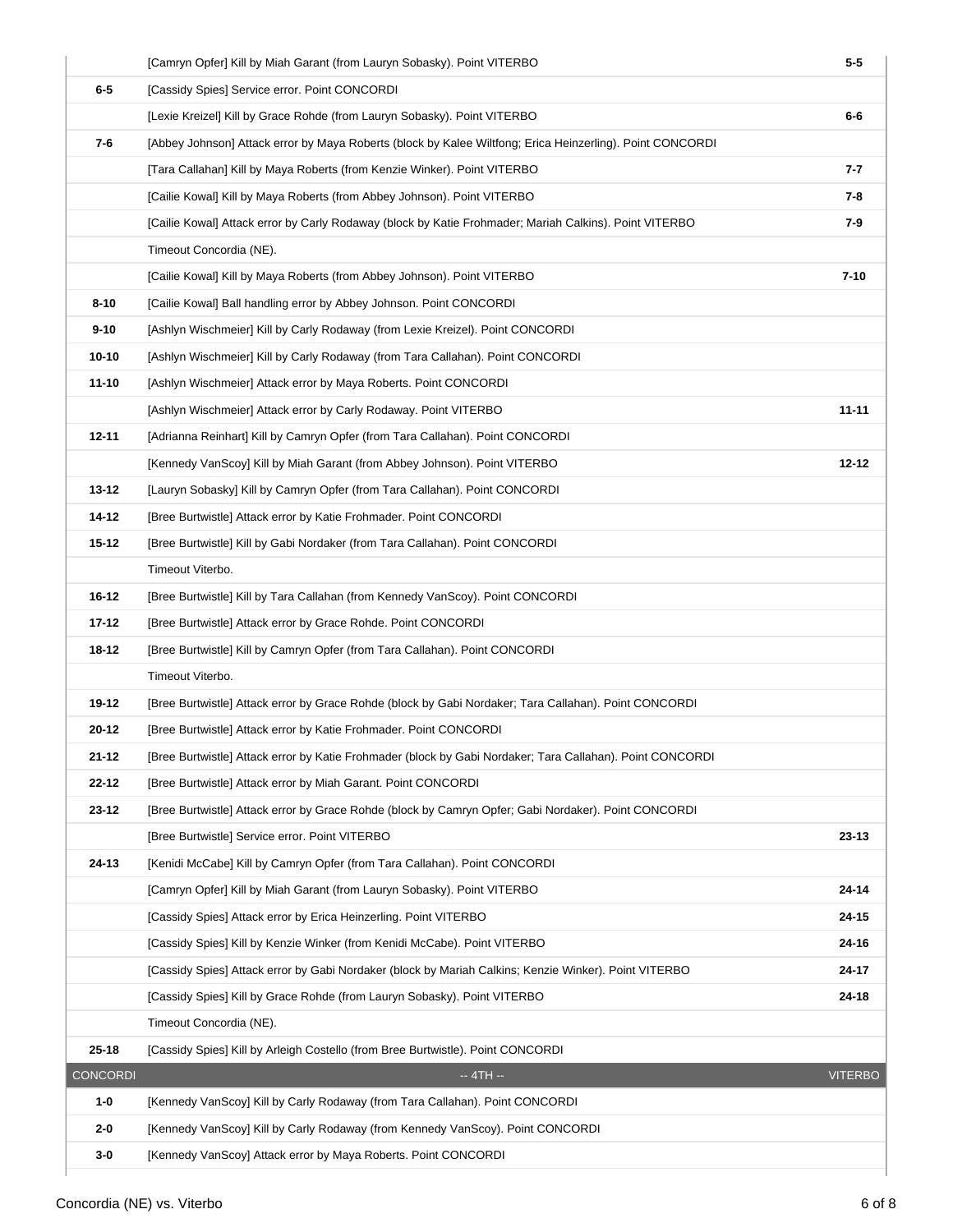| 4-0       | [Kennedy VanScoy] Kill by Carly Rodaway (from Tara Callahan). Point CONCORDI                           |           |
|-----------|--------------------------------------------------------------------------------------------------------|-----------|
|           | [Kennedy VanScoy] Kill by Maya Roberts (from Abbey Johnson). Point VITERBO                             | $4 - 1$   |
| $5-1$     | [Cailie Kowal] Service error. Point CONCORDI                                                           |           |
| $6-1$     | [Bree Burtwistle] Kill by Camryn Opfer. Point CONCORDI                                                 |           |
| $7-1$     | [Bree Burtwistle] Kill by Camryn Opfer. Point CONCORDI                                                 |           |
|           | Timeout Viterbo.                                                                                       |           |
|           | [Bree Burtwistle] Kill by Katie Frohmader (from Abbey Johnson). Point VITERBO                          | 7-2       |
| $8-2$     | [Adrianna Reinhart] Kill by Camryn Opfer (from Tara Callahan). Point CONCORDI                          |           |
|           | [Camryn Opfer] Kill by Miah Garant (from Abbey Johnson). Point VITERBO                                 | $8 - 3$   |
| $9 - 3$   | [Lauryn Sobasky] Service error. Point CONCORDI                                                         |           |
|           | [Lexie Kreizel] Service error. Point VITERBO                                                           | $9 - 4$   |
|           | [Kenidi McCabe] Kill by Grace Rohde (from Lauryn Sobasky). Point VITERBO                               | $9-5$     |
|           | [Kenidi McCabe] Kill by Grace Rohde (from Lauryn Sobasky). Point VITERBO                               | 9-6       |
|           | Timeout Concordia (NE).                                                                                |           |
|           | [Kenidi McCabe] Service ace (Lexie Kreizel). Point VITERBO                                             | 9-7       |
|           | [Kenidi McCabe] Attack error by Erica Heinzerling. Point VITERBO                                       | 9-8       |
| $10 - 8$  | [Kenidi McCabe] Kill by Arleigh Costello (from Bree Burtwistle). Point CONCORDI                        |           |
| $11 - 8$  | [Tara Callahan] Attack error by Kenzie Winker. Point CONCORDI                                          |           |
|           | [Tara Callahan] Kill by Miah Garant (from Lauryn Sobasky). Point VITERBO                               | $11-9$    |
|           | [Cassidy Spies] Kill by Grace Rohde (from Lauryn Sobasky). Point VITERBO                               | $11 - 10$ |
|           | [Cassidy Spies] Kill by Grace Rohde (from Kenidi McCabe). Point VITERBO                                | $11 - 11$ |
|           | [Cassidy Spies] Kill by Kenzie Winker (from Lauryn Sobasky). Point VITERBO                             | $11 - 12$ |
| $12 - 12$ | [Cassidy Spies] Attack error by Grace Rohde (block by Camryn Opfer; Erica Heinzerling). Point CONCORDI |           |
| $13 - 12$ | [Ashlyn Wischmeier] Kill by Carly Rodaway (from Tara Callahan). Point CONCORDI                         |           |
| $14 - 12$ | [Ashlyn Wischmeier] Attack error by Kenzie Winker. Point CONCORDI                                      |           |
|           | [Ashlyn Wischmeier] Kill by Grace Rohde (from Lauryn Sobasky). Point VITERBO                           | 14-13     |
|           | [Abbey Johnson] Service ace (Rebecca Gebhardt). Point VITERBO                                          | 14-14     |
| 15-14     | [Abbey Johnson] Kill by Camryn Opfer (from Tara Callahan). Point CONCORDI                              |           |
|           | [Kennedy VanScoy] Kill by Maya Roberts (from Abbey Johnson). Point VITERBO                             | $15 - 15$ |
|           | [Cailie Kowal] Kill by Maya Roberts (from Adrianna Reinhart). Point VITERBO                            | $15 - 16$ |
|           | [Cailie Kowal] Kill by Katie Frohmader (from Abbey Johnson). Point VITERBO                             | 15-17     |
|           | Timeout Concordia (NE).                                                                                |           |
| 16-17     | [Cailie Kowal] Kill by Carly Rodaway (from Tara Callahan). Point CONCORDI                              |           |
|           | [Bree Burtwistle] Kill by Katie Frohmader (from Abbey Johnson). Point VITERBO                          | $16 - 18$ |
| $17 - 18$ | [Adrianna Reinhart] Kill by Tara Callahan (from Camryn Opfer). Point CONCORDI                          |           |
| 18-18     | [Camryn Opfer] Attack error by Miah Garant (block by Gabi Nordaker). Point CONCORDI                    |           |
| 19-18     | [Camryn Opfer] Attack error by Miah Garant (block by Gabi Nordaker; Erica Heinzerling). Point CONCORDI |           |
| $20 - 18$ | [Camryn Opfer] Kill by Erica Heinzerling (from Bree Burtwistle). Point CONCORDI                        |           |
|           | Timeout Viterbo.                                                                                       |           |
|           | [Camryn Opfer] Kill by Maya Roberts (from Abbey Johnson). Point VITERBO                                | $20 - 19$ |
|           | [Lauryn Sobasky] Attack error by Arleigh Costello. Point VITERBO                                       | 20-20     |
|           | [Lauryn Sobasky] Attack error by Arleigh Costello. Point VITERBO                                       | 20-21     |